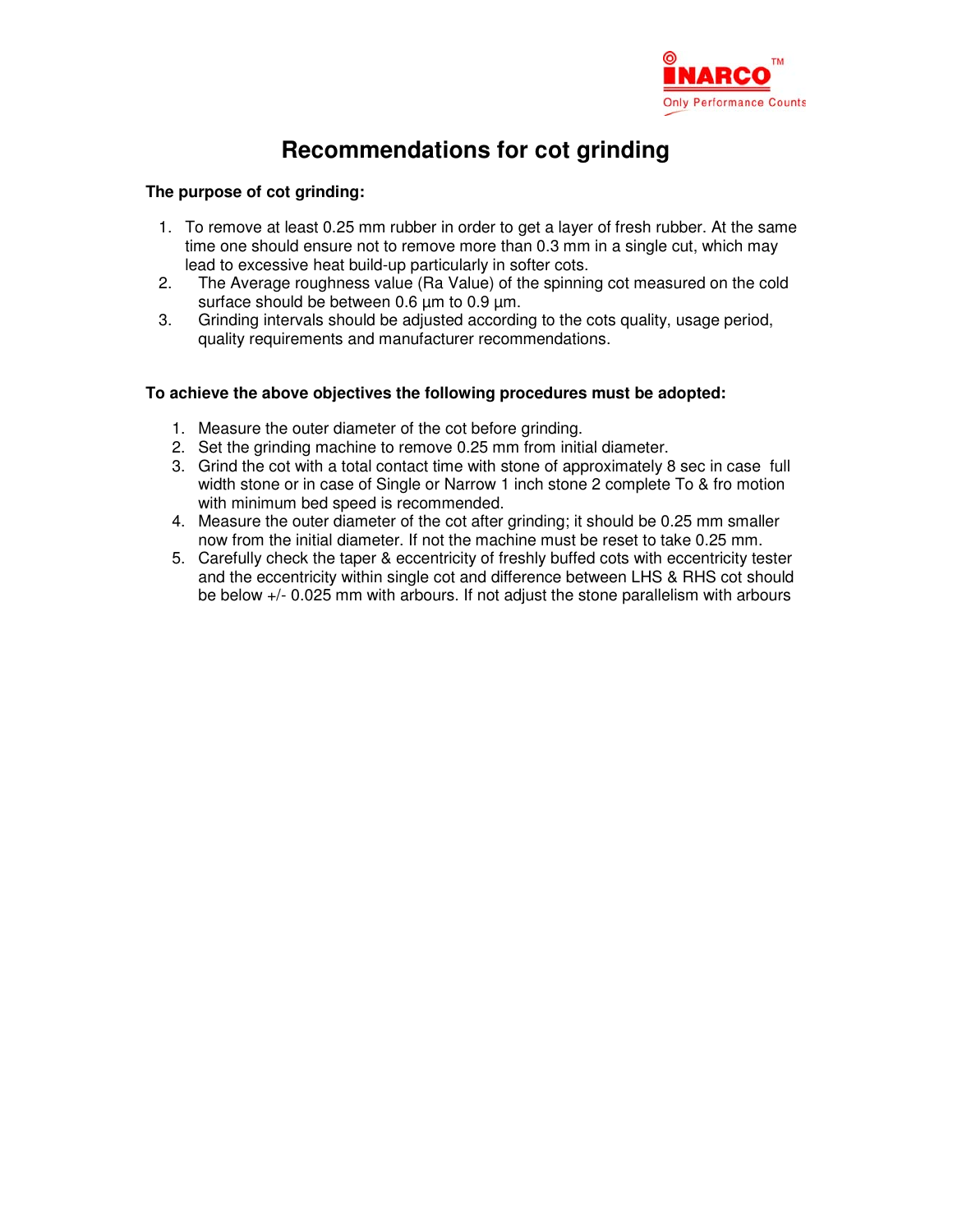



# **Importance of "Total contact time" between cot and grinding stone**

During grinding the "total contact time with grinding stone " i.e. the time by which the cot is in contact with the stone surface should be Min 5 sec – Max 8 sec ( It generally depends upon the depth of cut, Ra value obtained etc. This "Total contact time duration" is the can be split into grinding and polishing time.

Total contact time = Grinding time  $+$  Polishing time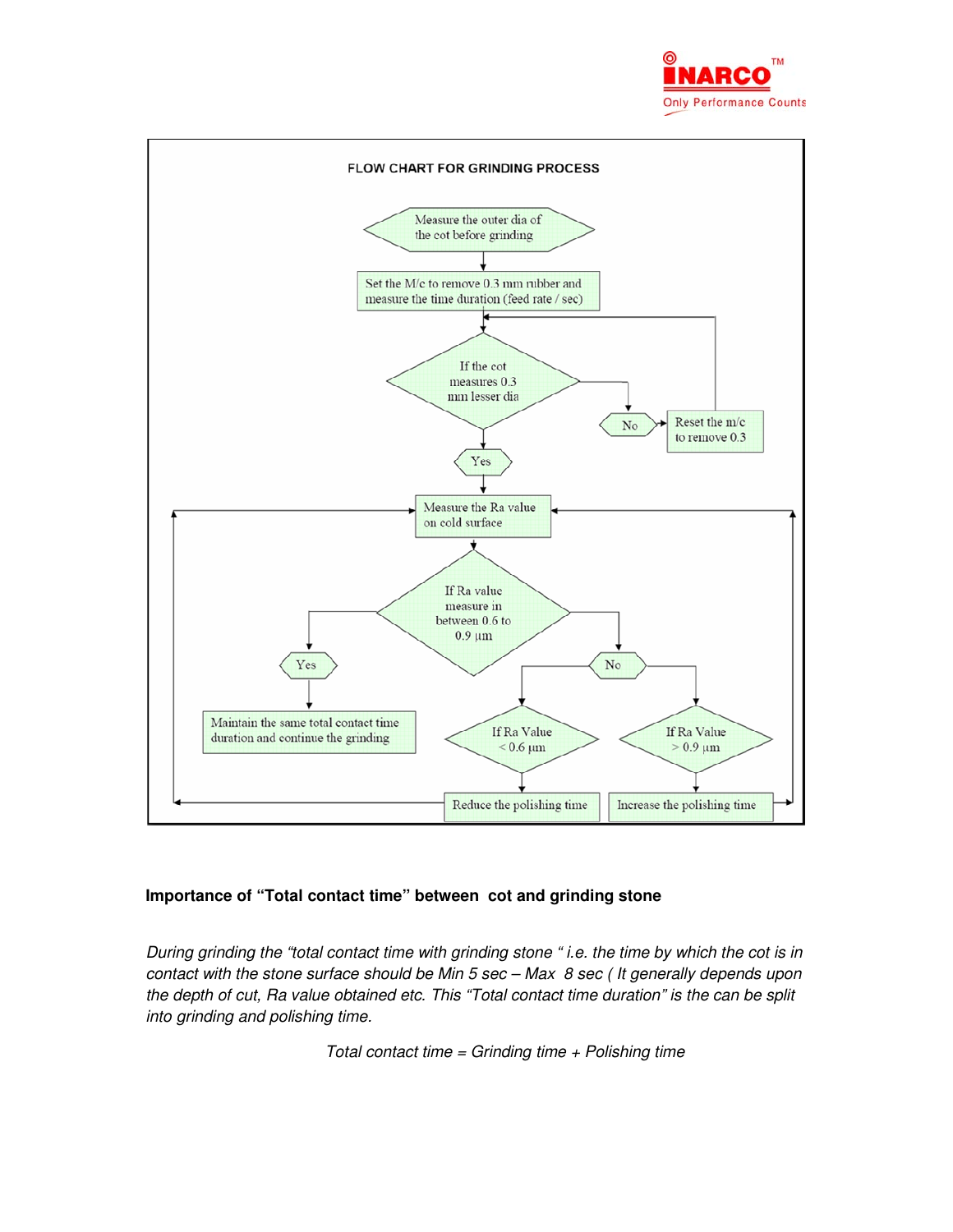

In general "Grinding time" decided the amount of material to be removed and "polishing time" decides the surface finish in terms of "Average roughness value Ra".

## **Ra value recommendations**

Roughness is a measure of the texture of a surface. It is quantified by the vertical deviations of a real surface from its ideal form. If these deviations are large, the surface is rough; if they are small the surface is smooth.

Roughness plays an important role in determining how a real object will interact with its environment. Especially for a spinning cots or aprons that has to deal with variety of fibres both natural and synthetic that differs greatly in physical and geometrical properties including fibers diameter , length and other surface characteristics. **Rough surfaces usually wear more quickly and have higher friction coefficients than smooth surfaces**. Roughness is often a good predictor of the performance of a mechanical component, since irregularities in the surface may form nucleation sites for cracks.

## **How to achieve optimum Ra Value for processing different counts**

The following are some important parameters that determine the resultant Ra value:

- 1. Stone grid
- 2. Stone surface speed
- 3. Cots shore A Hardness
- 4. Depth of cut in mm given per buffing
- 5. Total contact time in sec with stone

By maintaining, 1- 4 parameters constantly just by varying "Total contact time in sec" with grinding stone one can achieve desired surface finish.

 Secondly, Stone dressing frequency & quality of dressing has direct control in getting consistency in Ra Value and also to eliminate "Buffing related defects" such as scratch marks or grinding marks that affects both working & yarn quality.

#### **Ra Value recommendations**

Spinning Department processing – All fibres

| Cots        | Depth of cut | Total        | Stone | Ra Value      | Total contact | Stone | Ra Value      |
|-------------|--------------|--------------|-------|---------------|---------------|-------|---------------|
| Grade       | in mm        | contact time | Grid  | μm            | time          | Grid  | um            |
| E463        | $0.25$ mm    | 8            |       |               | 6             |       |               |
| E465        | $0.25$ mm    | 8            |       |               | 6             |       |               |
| $E468+$     | $0.25$ mm    | 8            |       |               | 6             |       |               |
| E468        | $0.25$ mm    | 6            | 60s   | $0.60 - 0.90$ | 5             | 80s   | $0.60 - 0.90$ |
| E472        | $0.25$ mm    | 6            |       |               | 5             |       |               |
| <b>RD75</b> | $0.25$ mm    | 6            |       |               | 5             |       |               |
| RD490       | $0.25$ mm    | 8            |       |               | 6             |       |               |
| <b>RD85</b> | $0.25$ mm    | 8            |       |               | 6             |       |               |
| <b>RD90</b> | $0.25$ mm    | 8            |       |               | 6             |       |               |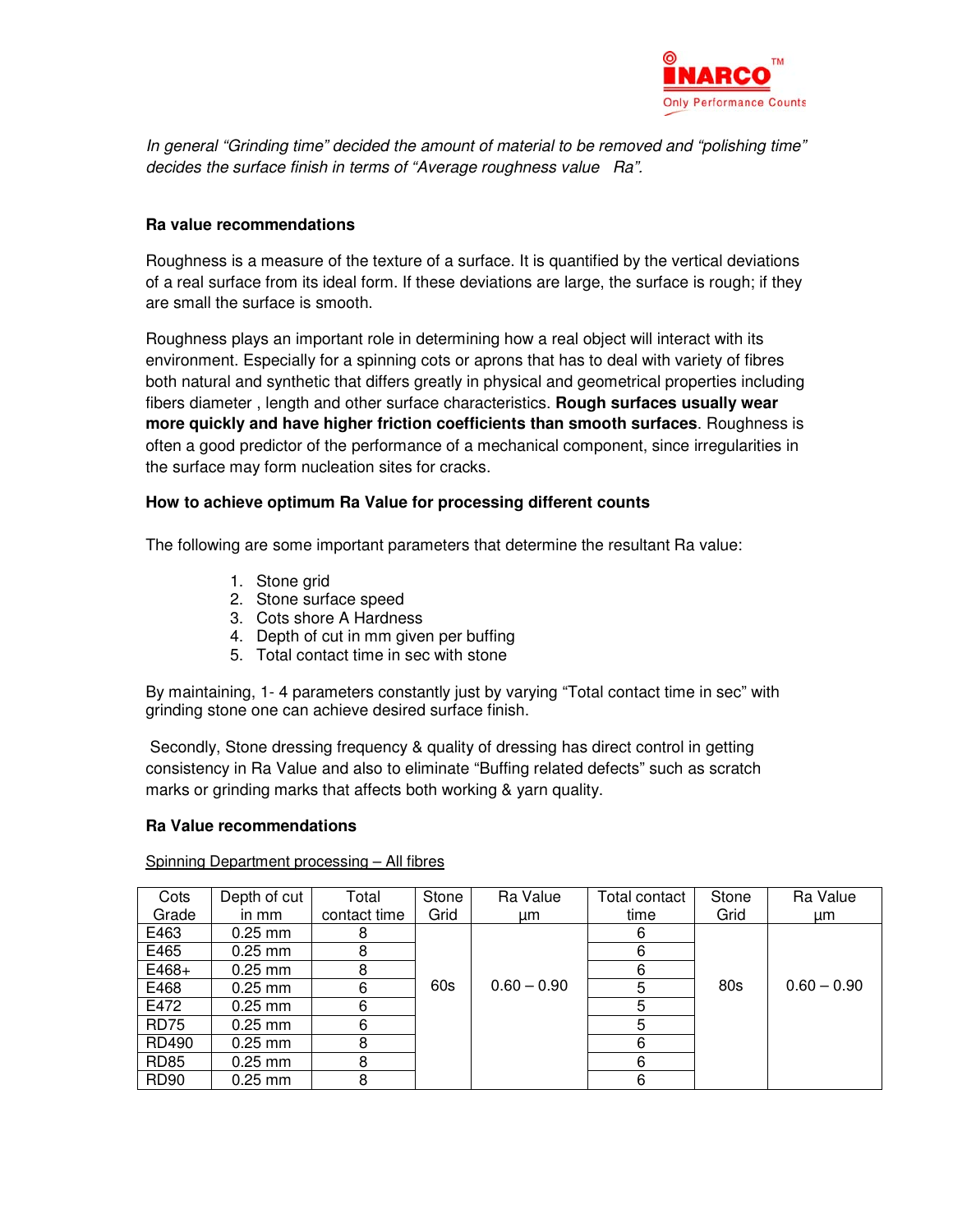

## Speed frame Department processing – All fibres

| Cots        | Depth of cut I | Total        | Stone | Ra Value    | Total contact | Stone | Ra Value      |
|-------------|----------------|--------------|-------|-------------|---------------|-------|---------------|
| Grade       | in mm          | contact time | Grid  | иm          | time          | Grid  | цm            |
| <b>RD75</b> | $0.25$ mm      |              |       |             |               |       |               |
| RD490       | $0.25$ mm      |              | 60s   | $0.40-0.70$ |               | 80s   | $0.40 - 0.70$ |
| <b>RD85</b> | $0.25$ mm      | 10           |       |             |               |       |               |
| <b>RD90</b> | $0.25$ mm      | 10           |       |             |               |       |               |

Long cots Processing – All fibres

| Cots         | Depth of cut | No. of         | Stone | Ra Value      | No. of         | Stone | Ra Value      |
|--------------|--------------|----------------|-------|---------------|----------------|-------|---------------|
| Grade        | in mm        | <b>Strokes</b> | Grid  | цm            | <b>Strokes</b> | Grid  | цm            |
| E468         | $0.20$ mm    | 41             |       |               | 31             |       |               |
| E472         | $0.20$ mm    | 41             |       |               | 31             |       |               |
| <b>RD78</b>  | $0.20$ mm    | 4T             | 80s   | $0.30 - 0.60$ | ЗT             | 100s  | $0.30 - 0.60$ |
| <b>RD490</b> | $0.20$ mm    | 41             |       |               | 31             |       |               |
| <b>RD85</b>  | $0.20$ mm    | 41             |       |               | 31             |       |               |

# **Importance of stone dressing frequency & its effect on buffed cots**

Grinding stone being "porous" in nature gets embedded with fine rubber particles which are being constantly "torn" from cots during buffing. The intensity of rubber dust loading increases WRT no. of cots buffed and depth of cut taken at each buffing. Periodically it must be removed so that "Fresh" surface of stone will always come into contact with rubber cots. Failure of this will lead to "faulty" buffing and optimum surface finish cannot be achieved and leads to working problems.

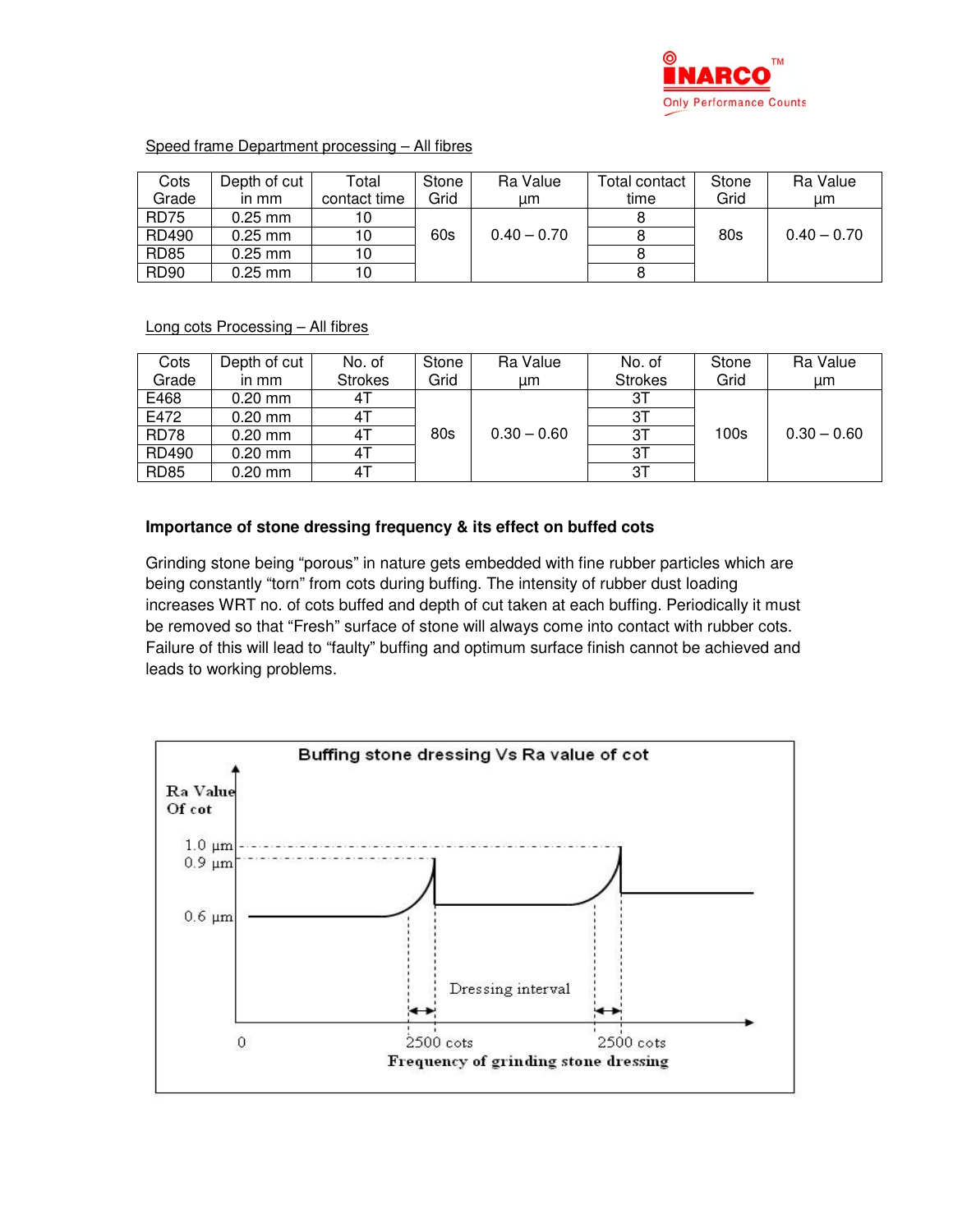

# **Recommendation for stone dressing and maintenance**

- Both 60 grit and 80 grit stones are recommended.
- Regular dressing of buffing stone ideally after processing 1500 2000 cots.
- Check the buffing stone surface by touching. The feel should be velvety.
- Use 100no emery paper for 60 grit stone and 120no emery paper for 80 grit stone for final polishing of the stone after dressing.
- Loaded areas of the stone should be cleaned with air pressure and emery paper after grinding every 100 arbours to ensure uniform Ra value of all cots.



# Loaded area of stone with rubber dust due to continuous grinding of R/F cots.